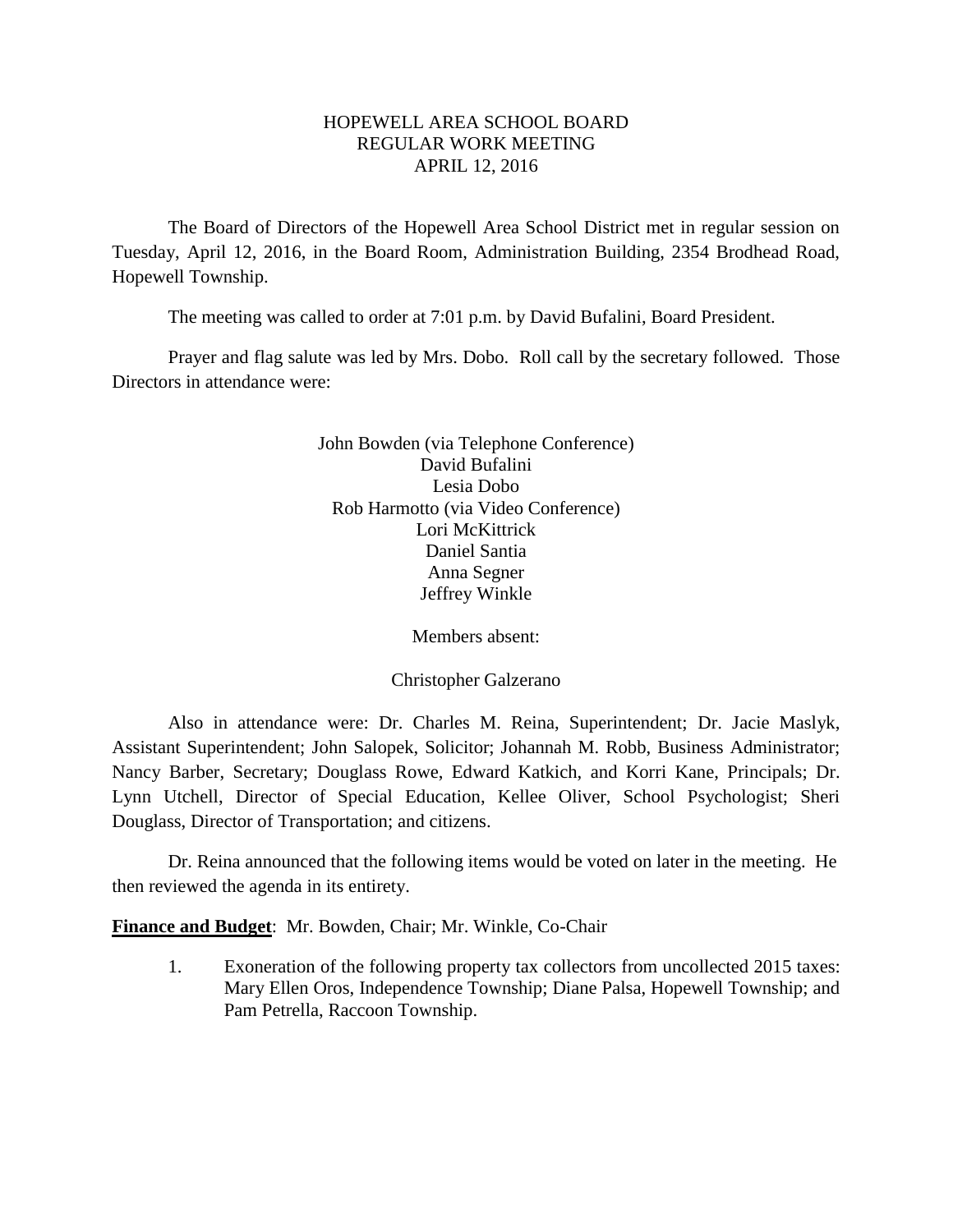# **Legislative**: Mr. Winkle, Chair; Ms. McKittrick, Co-Chair

Recommendation to approve the following:

1. Resignation of Christopher Galzerano, Board Member, effective April 12, 2016.

**Personnel**: Mr. Harmotto, Chair; Mrs. Segner, Co-Chair

1. Elect and appoint Michelle M. Miller, Ed.D., as District Superintendent for the term of five (5) years beginning July 1, 2016 and to approve the Employment Agreement, dated April 12, 2016, as presented

The remaining items will be voted on during the April 26, 2016 meeting.

## **Education/Curriculum/Instruction**

- 1. Awarding 185 high school diplomas to Hopewell High School Senior Class of 2016. Further, awarding of said diplomas is contingent upon student completion of all graduation requirements. (Copy in Superintendent's Office).
- 2. Memorandum of Understanding between the Hopewell Area School District and the Hopewell Education Association with respect to online education, effective July 1, 2016 through June 30, 2017.
- 3. Contract with American Staffing Services, Inc. to provide nursing services on an as needed basis for the 2016-2017 school year.
- 4. Contract with Bayada Home Health Care, Inc. to provide one on one nursing services to a student attending the Western Pennsylvania School for the Blind.
- 5. Contract with Trinity Health Solutions, LLC to provide Occupational, Physical and Speech Therapy services, on an as needed basis, for the 2016-2017 school year.
- 6. Change of Department name from Business Education to Business, Computer and Information Technology (to include: Business, Computer, Tech Ed, Family and Consumer Science, and InnovatED, and any related course(s) of study).

# **Buildings and Grounds**

- 1. Request from Terry Borkovic to use Gym A at Hopewell Junior High School for a girls volleyball camp from June 6 through June 10, 2016.
- 2. Request of Hopewell Youth Softball to use the Junior High School softball field from April 27, 2016 through May 16, 2016 for games and practices.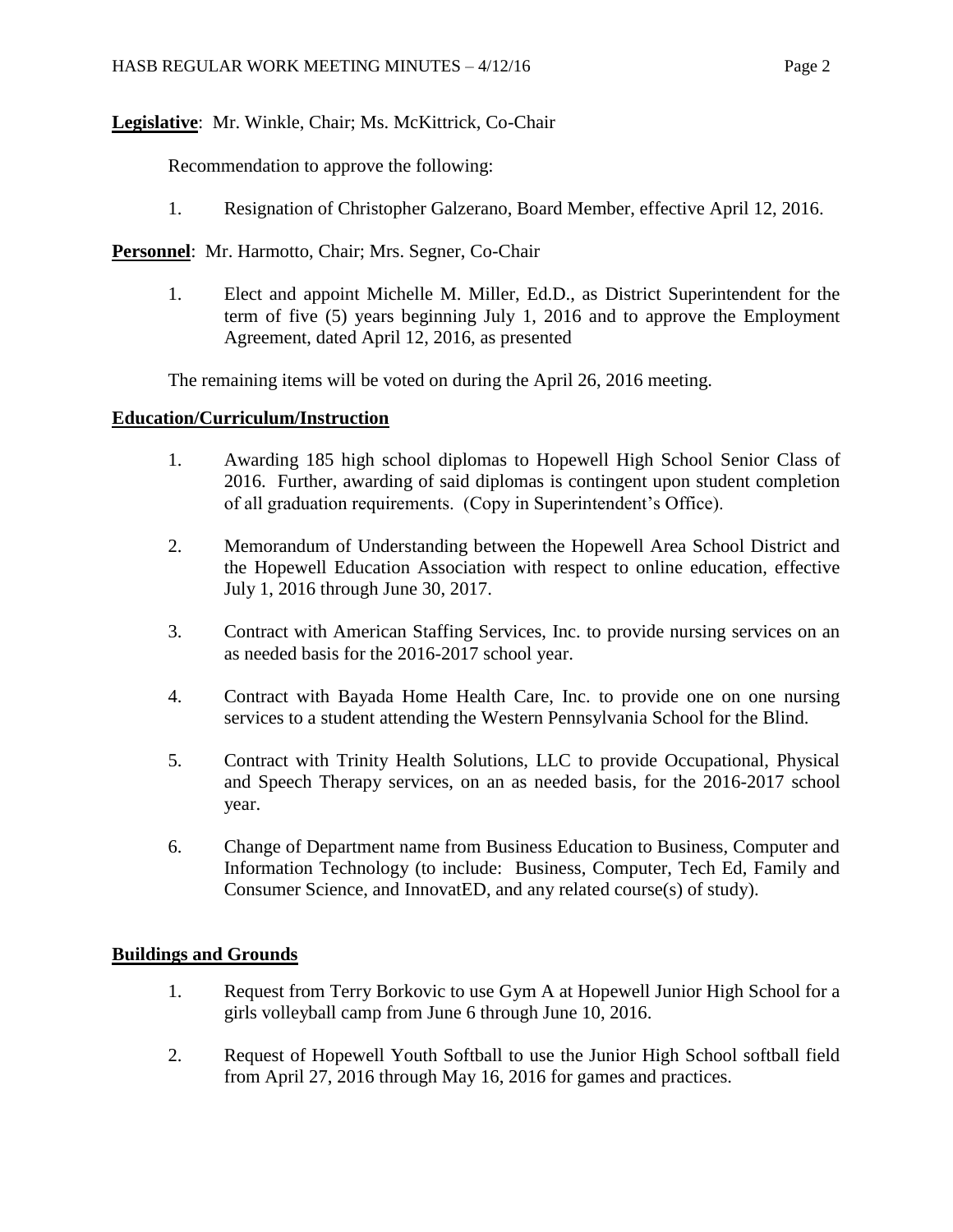- 3. Request from Joseph Sullivan for the Hopewell Community Big Band to use the Junior High School gym or Senior High School auditorium on Tuesday evenings beginning June 14 through July 26 as a potential indoor facility to be used in the event of rain.
- 4. Request from Our Lady of Fatima to use the Senior High School soccer fields on Tuesday and Wednesday evenings from April through June for soccer practice.

# **Finance and Budget**

- 1. e-Service financial services contract with CSIU, effective July 1, 2016 through June 30, 2017, at an approximate cost of \$25, 000.00.
- 2. e-Service student information system (SIS) contract with CSIU, effective July 1, 2016 through June 30, 2017, at an approximate cost of \$31,560.00.
- 3. Renewal Services Agreement with the Omni Financial Group to provide third party administrative services for our 403(b) Plan in the amount of \$2,148.00.
- 4. Revised workers compensation physician panel, effective July 1, 2016. (**Attachment**)
- 5. Contracts to provide telecommunication services with Comcast for a period of three years, effective July 1, 2016.

## **Legislative**

- 1. Discussion/Recommendation:
	- Policy #240, Student Contests;
	- Universal Grant Guidelines/Allowability of Costs;
	- Universal Grant Guidelines/Cash Management;
	- Universal Grant Guidelines/Conflict of Interest;
	- Universal Grant Guidelines/Procurement: and
	- Universal Grant Guidelines/Travel Reimbursement

## **Nutrition**

1. Contract with Nutrition, Inc. to provide management services for the 2016-2017 school year. This would be Year 2 of 4 renewal periods under the food service management company bid effective July 1, 2014.

## **Personnel**

1. Resignation for retirement of Diana Zikovich, Head Cook at Hopewell Elementary School, effective June 30, 2016.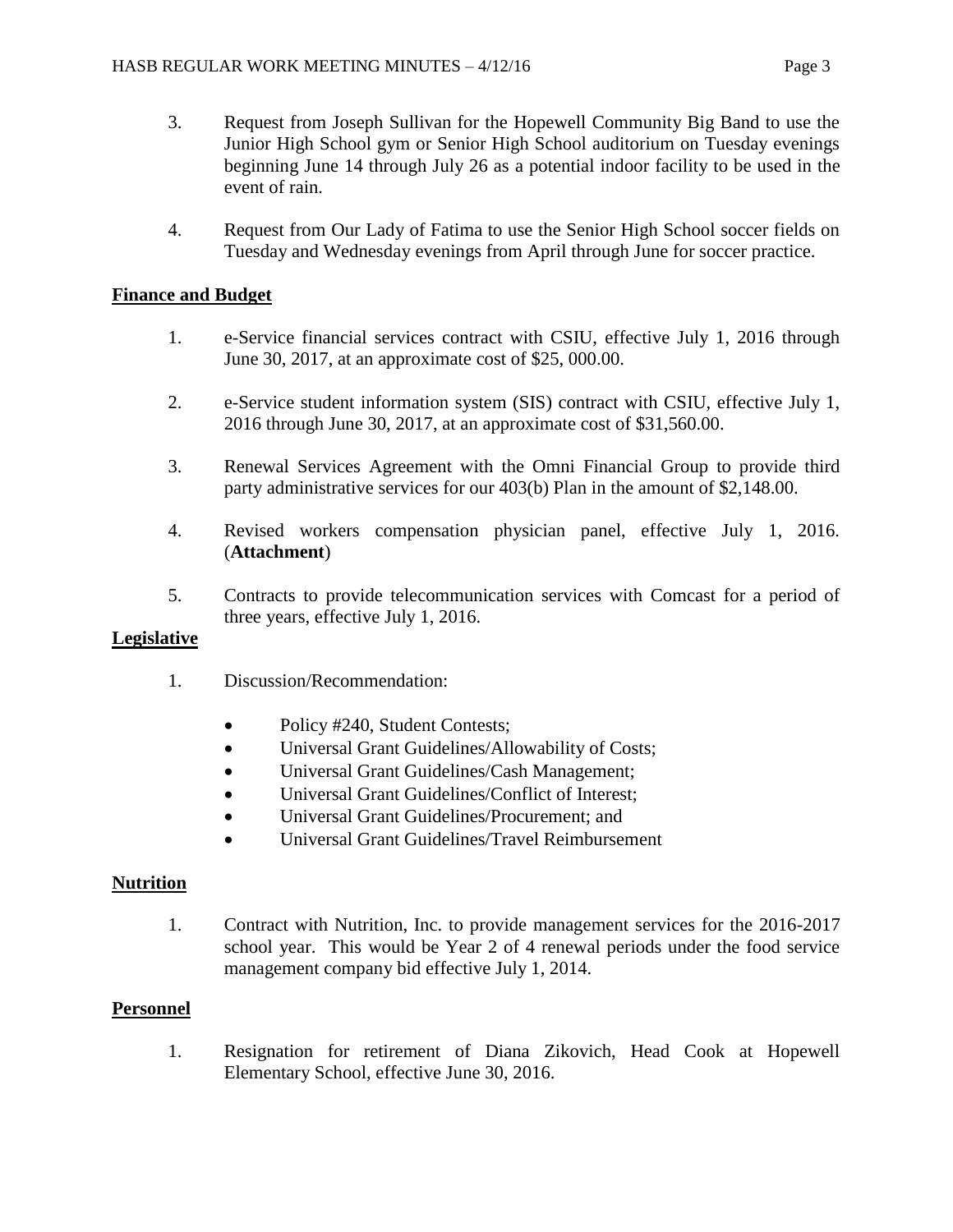- 2. Change of employment status for Kathy Martin from substitute bus aide to permanent bus aide, effective March 18, 2016.
- 3. Employment of Rodney Weaver, assistant football coach, effective April 27, 2016.
- 4. Revised job description for Coordinator of Pupil Personnel Services.
- 5. Appointment of Kellee Oliver as Coordinator of Pupil Personnel Services.
- 6. Substitute employee rosters.

### **Visitors**

No visitors wished to address the Board.

At this point in the meeting Mr. Bufalini returned to Finance and Budget.

#### **Finance and Budget by John Bowden**

#### MOTION #1

By John Bowden, seconded by Anna Segner to approve the exoneration of the following property tax collectors from uncollected 2015 taxes: Mary Ellen Oros, Independence Township; Diane Palsa, Hopewell Township; and Pam Petrella, Raccoon Township. MOTION carried unanimously by an affirmative vote of all Directors in attendance.

### **Legislative by Jeffrey Winkle**

#### MOTION #2

By Jeffrey Winkle, seconded by Daniel Santia, to accept the resignation of Christopher Galzerano, Board Member, effective April 12, 2016. MOTION carried unanimously by an affirmative roll call vote of all Directors in attendance.

### **Personnel by Rob Harmotto**

#### MOTION #3

By Anna Segner, seconded by Jeff Winkle, to elect and appoint Michelle M. Miller, Ed.D., as District Superintendent for the term of five (5) years beginning July 1, 2016 and to approve the Employment Agreement, dated April 12, 2016, as presented. MOTION carried unanimously by an affirmative roll call vote of all Directors in attendance.